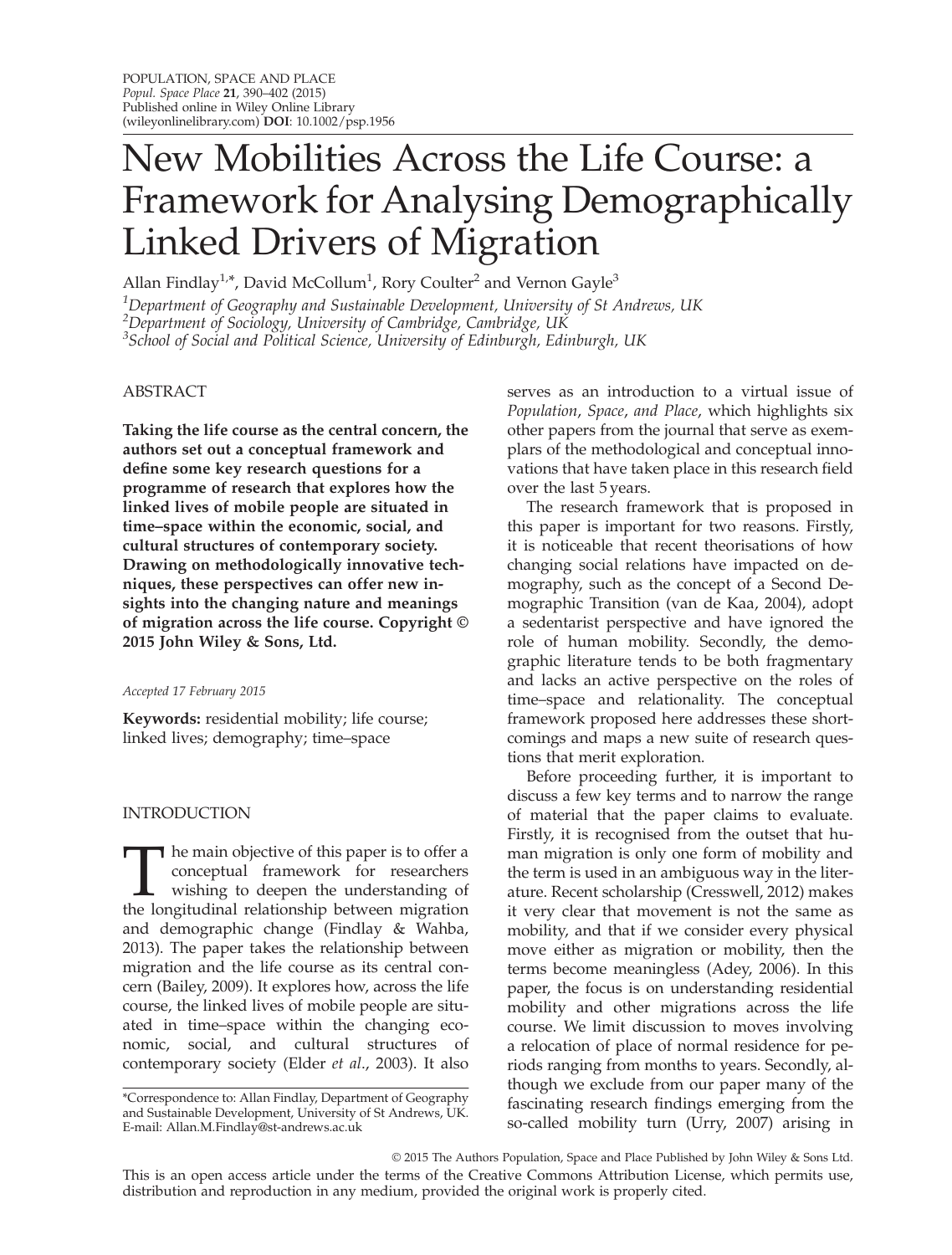relation to moves that are part of a person's daily routine or involving limited duration relocation such as vacationing, we take from recent thinking about mobilities (Killick, 2012) the important concept of 'mobility as a relationship through which the world is lived and understood' (Adey, 2010: 270). In the case of the current paper, this understanding is hugely valuable in relation to understanding migration across the life course as something that is structured by wider processes shaping society. The overall motivation therefore is to conceptualise how this kind of thinking enlightens our understanding of the changing nature and meanings of residential mobility and other migrations across the life course.

The paper commences by mapping some key changes in perspective that have been adopted by researchers studying migration. It then considers the opportunities offered in population studies to advance the understanding of the links between migration and the life course through the use of longitudinal research methods. Discussion then turns to introducing a conceptual framework for analysing migration within population studies, before concluding with some exemplars of the research issues that might usefully be addressed.

## LONGITUDINAL PERSPECTIVES ON MIGRATION AND MOBILITIES

Over time there have been several profound switches of perspective in migration and mobilities research (Fig. 1). Use of the term 'mobilities' signals the emergence of a 'movement driven' social science (Urry, 2007: 43) in which a new significance was found from studying

| Migration                                          |      | <b>Mobilities</b>                                           |
|----------------------------------------------------|------|-------------------------------------------------------------|
| Events                                             |      | <b>Relational practices</b>                                 |
| Disciplinary research<br>agendas                   |      | The migrant as 'subject' and<br>trans-disciplinary research |
| Cross-sectional analysis of<br>individual migrants |      | Longitudinal analysis of<br>linked lives                    |
| 1970s                                              | Time | 2010s                                                       |

Figure 1. Changing perspectives on migration/ mobilities and demographic change.

interdependent mobilities, potential mobilities (motility), and virtual mobilities. For demographic studies, what is arguably most important about this is that mobilities (including migration) have become understood as relational. Rather than migration being analysed as an 'event' at one point in time affecting a single decision maker, there has been increasing acknowledgement that movement is relational, linking lives over time and space (Bailey, 2009; Stone et al., 2014). The linked-lives perspective recognises mobility as relational – relational between groups of people (e.g. the linked lives of people in a household that move together but with the moving desires of members of the household varying from one another), relational between movers and non-movers (those left behind and those in communities at the migrant's destination), relational between migrants and those with power and resources in the housing and labour markets, relational between the individual mover and the institutions to which she/he is linked (the transnational employer, the international banking system, and the pension scheme), and relational between the migrant and those in the state who govern mobility (Boyle et al., 2009; Coulter et al., 2012; Scott, 2013).

Analysis of mobilities has witnessed a shift away from disciplinary imperialism. Not only have the disciplinary 'capitals' fallen in response to recognition of the socially constructed nature of knowledge, but interdisciplinary research on migration has been embraced within a wider reframing of what is understood as the nature of 'research'. This has involved a change in research praxis from positioning migrants as 'out there' (Law, 2004) to be analysed, to a contemporary emphasis on understanding migrants being produced as 'subject'.

A final change of perspective identified by Figure 1 has been the switch away from crosssectional investigation in favour of longitudinal analysis of mobility. The ability, using large-scale longitudinal datasets (involving many repeated contacts with the same individual/household over time), to explore 'linked lives' within a household (and beyond) has resulted in the possibility of revealing many new mobilities (Baltagi, 2008; Buck & McFall, 2011; Long, 2011). Longitudinal datasets offering insights at both the individual and grouped levels (households) have allowed a diversity of 'linked lives' to be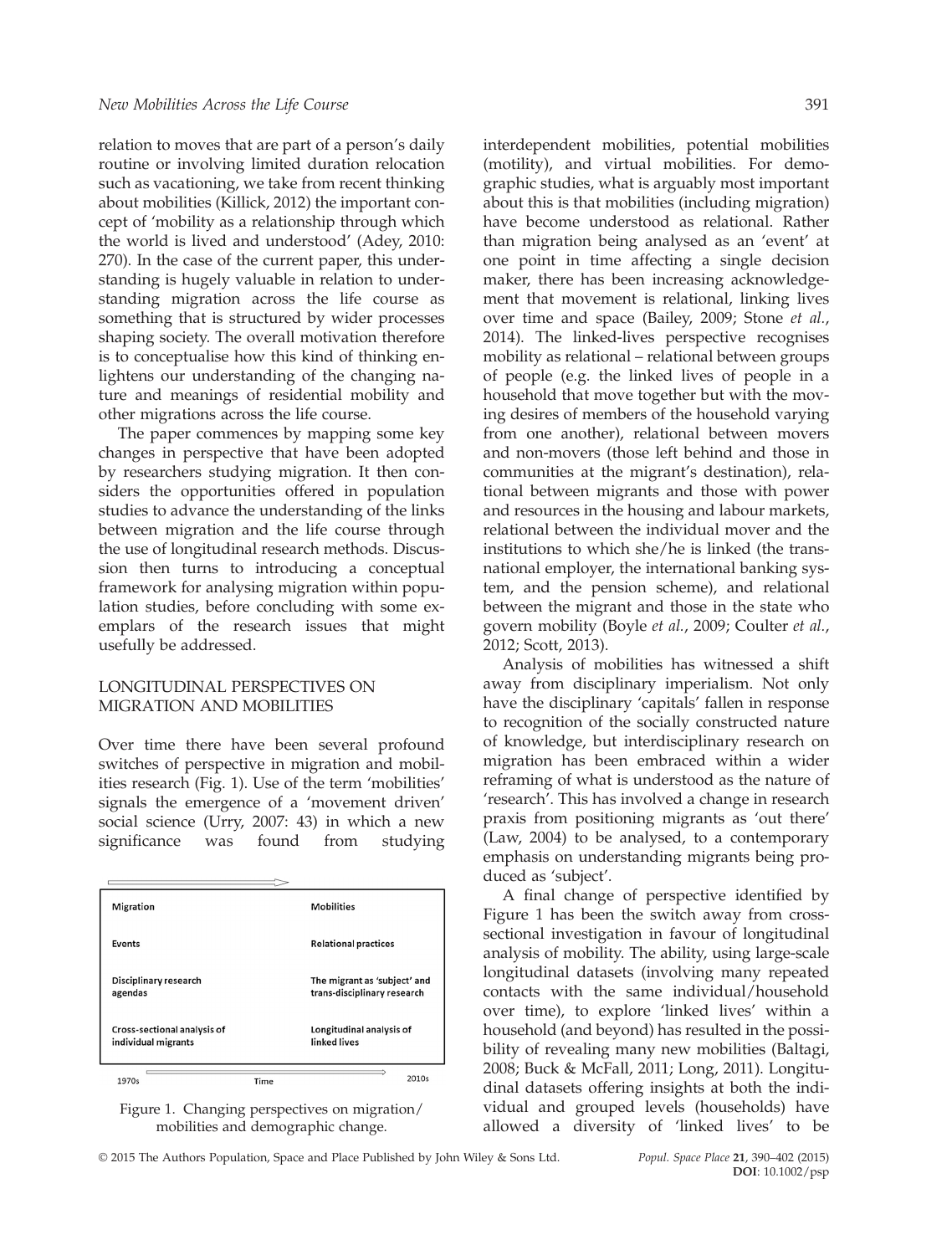researched (of husbands and wives, of parents and children, of siblings, of unmarried partners, of same sex couples, of separated and divorced couples, and others). Thus in place of studying household migration as a collective outcome, the possibility of tracing the movement over time of individuals living in relationship to others in a family, or other household context (Berthoud & Gershuny, 2000), has presented the possibility of researching some of the social practices underpinning 'intimate mobilities' (Blossfeld et al., 2012; Holdsworth, 2013). For the social scientist, researching mobility as an outcome of relational living has therefore become a very exciting possibility. This is true, not only in the context of residential mobilities and the family (Coulter & Scott, 2015), but also in relation to other types of linkages between the individual and the employer.

Longitudinal surveys have allowed detailed consideration of the timing of migration in relation to demographic characteristics such as age, cohort, and period effects. Figure 2 adapts Feijten's (2005) schema of the nature of timed events (temporary, lasting, leading, lagged, and anticipated) in relation to mobility. The diagram adds to earlier conceptions (Blossfeld & Mills, 2001) in two ways. Firstly, it reinforces the observation (aforementioned) that migration is usually not a one off 'event' either in terms of time or space. In spatial terms, it may be oscillatory, as in some transnational households moving back and forth between households that are spread across countries (King et al., 2014), or as in the complex inter-regional movements of couples living in long-distance relationships (Reuschke, 2010). Other complex movements include the multiple residential mobilities of students in the early stages of entering the labour market, which Sage et al. (2013) have shown to involve multiple temporary relocations between place of study, parental home, and residence close to a new place of





Figure 2. Mobility through a longitudinal lens.

© 2015 The Authors Population, Space and Place Published by John Wiley & Sons Ltd. Popul. Space Place 21, 390–402 (2015)

employment. Equally, one can imagine skilled transients with a partner recorded as living in one global city, but with short-term relocations to multiple other global cities for work assignments of varying durations. Secondly, Figure 2 signals the potential of researching not only the effects of demographic and economic events (such as divorce, widowhood, and redundancy) on migration (Feijten & Mulder, 2002; Feijten & van Ham, 2013), but also using longitudinal data to explore emotions (such as happiness) and social practices in relation to mobility (Nowok et al., 2013).

Our purpose is not to rehearse once again the diverse and emerging research field arising from work on the timing of migration in relation to ageing (Malmberg et al., 2010). However, it is useful to offer a few exemplars of work that has begun to show the significance within population studies of longitudinal research on age, cohort, and period effects on mobility (although in practice these effects are often more complicated to tease out even with high-quality longitudinal data). The propensity of members of a population to migrate has long been recognised to change with age as captured in model age migration schedules (Rogers & Castro, 1981). Cohort effects capture the commonalities of experience of similar people, for example, those born at the same time and experiencing the same structural effects on their mobility. By contrast, period effects on mobility affect people of any age living in a particular time phase, such as a recession, which may exhibit distinctive mobility responses to the structural forces operating at that time. Figure 3 shows in a schematic fashion the



(Source: adapted from Feijten, 2005) Figure 3. Age, cohort, and period effects on mobility rates.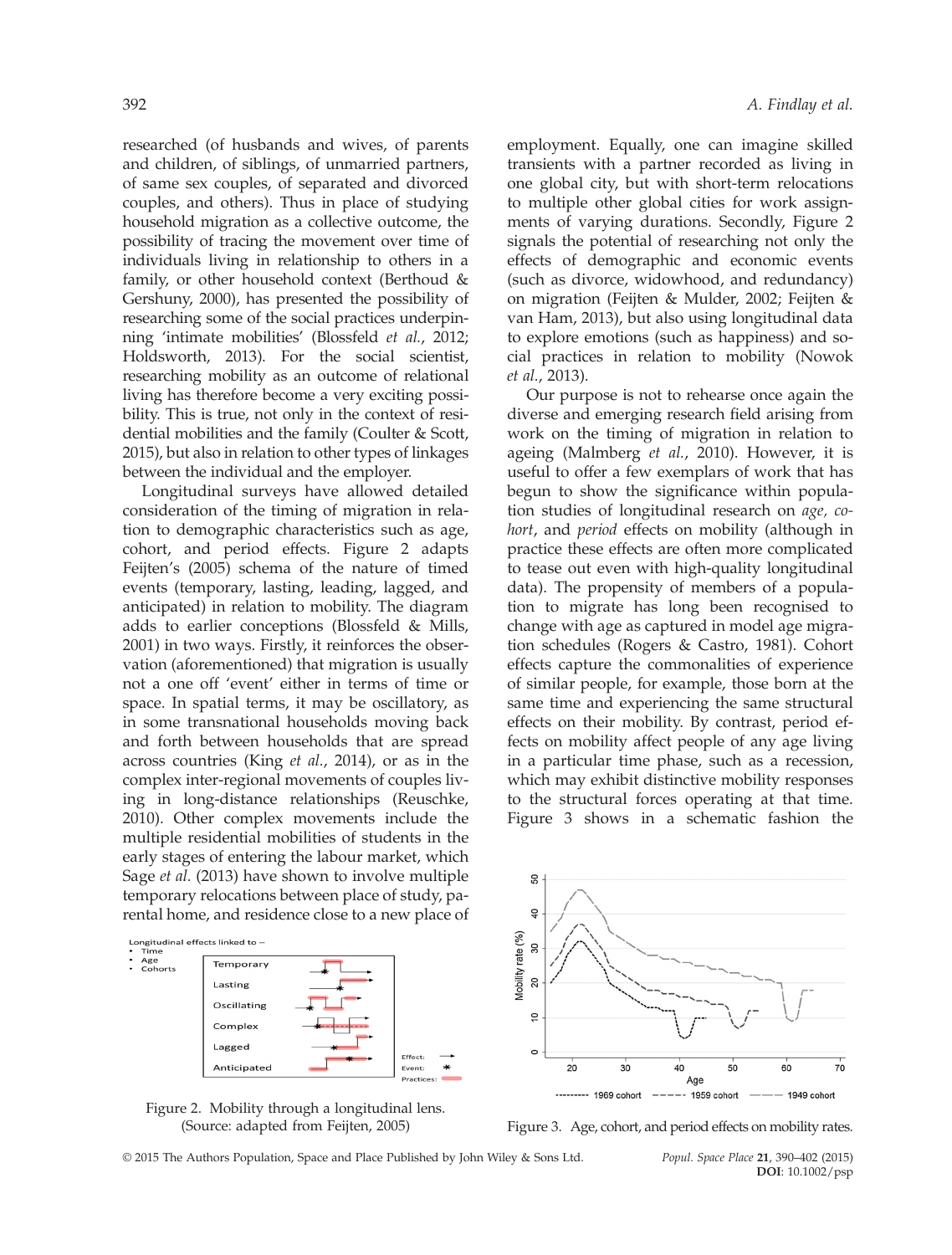potential mobility rate outcomes of combined age, cohort, and period effects. For each of the three cohorts born in 1949, 1959, and 1969, higher mobility rates are observed during the late teens and early twenties as people leave their parental home for education, work, or marriage (Coulter & Scott, 2015). With ageing, mobility rates drop for each cohort. The diagram also shows that later cohorts have lower mobility than earlier ones, while the period effects of say a recession is shown schematically to impact all three cohorts, creating a distinctive nick in mobility rates below the 'normal trend'. If time were plotted on the horizontal access instead of age, then the 'nicks' would be vertically aligned for each cohort.

Evidence of cohort effects include Lundholm's (2007) use of Swedish data to examine the effects of having children in inhibiting residential migration, with longer distance commuting becoming more likely over time. Meanwhile, period effects have been suggested by Dunford and Fielding (1997) to account for variations in mobility rates within the UK, with downturns in the housing market associated with periods of higher in-migration to the South East, while during boom periods Fielding (2012) observed net outmigration from this region. Currently, much research is underway to explore period effects linked to the impact of the Great Recession that commenced in 2008. Most researchers have only undertaken repeated cross-sectional analysis to examine the effect on migrant behaviour of a labour or housing market affected by recession (such as the effect on mobility of the greater propensities to become unemployed or to experience wage effects). Interestingly, Vargas-Silva (2014) suggests that British highly skilled workers have been more sensitive to the effects of the economic downturn than has been the case for equivalent foreign nationals working in the UK. Work remains to be completed to fully reveal the period effects of the Great Recession on mobility using longitudinal analysis.

# A FRAMEWORK FOR ANALYSING DEMOGRAPHICALLY LINKED DRIVERS OF POPULATION MOBILITY

The preceding section has introduced the conceptual basis for proposing a new framework, with a distinctive demographic focus, for analysing mobility in a longitudinal fashion. Others such as Fielding (2012) have proposed economic schema for investigating mobility over time from an economic perspective, with parallel strands relating to the business cycle and longer-term shifts in economic organisation. Our argument is that no equivalent schema exist that privilege the analysis of mobility relative to demographic time frames.

While any framework is limited by its ontological and epistemological bases, Fielding's schema has the distinctive merit of highlighting the parallel and simultaneous influences of short and longerterm economic effects on mobility. The schema challenges researchers to disentangle cyclical effects from structural forces (such as changing spatial divisions of labour and deeper and longer run cultural–economic trends), but it excludes the life course and geo-demographic dimensions of mobility. Drawing inspiration from Fielding (2012), Figure 4 privileges the demographic by placing the life course at the heart of population mobility studies. It proposes three levels of conceptual engagement. A distinction is made between (a) the changing nature of the life course and its influence on mobility, (b) the links between life course mobility and changing socio-economic structures, and (c) the multiple economically embedded time– space contexts within which new population mobilities are emerging. The framework suggests that migration trends can be charted through historical time (horizontal axis), while indicating that the three different levels involve parallel and interwoven processes affecting the linked lives of individuals and households embedded in spatial and socio-economic structures operating at regional and global scales. The following sections briefly discuss each of the three levels.

#### Mobility and the Life Course

The life course has been defined as 'an age graded sequence of socially defined roles and events that are enacted over historical time and place' (Elder et al., 2003: 15). Much sociological research assumes that in the mid-twentieth century, the life course in Western society was organised in a remarkably linear fashion with individuals passing through a series of life stages (Rossi, 1955) starting at birth, spending childhood and the adolescent years in the parental home, before leaving home for marriage, or proximity to employment. It anticipated that early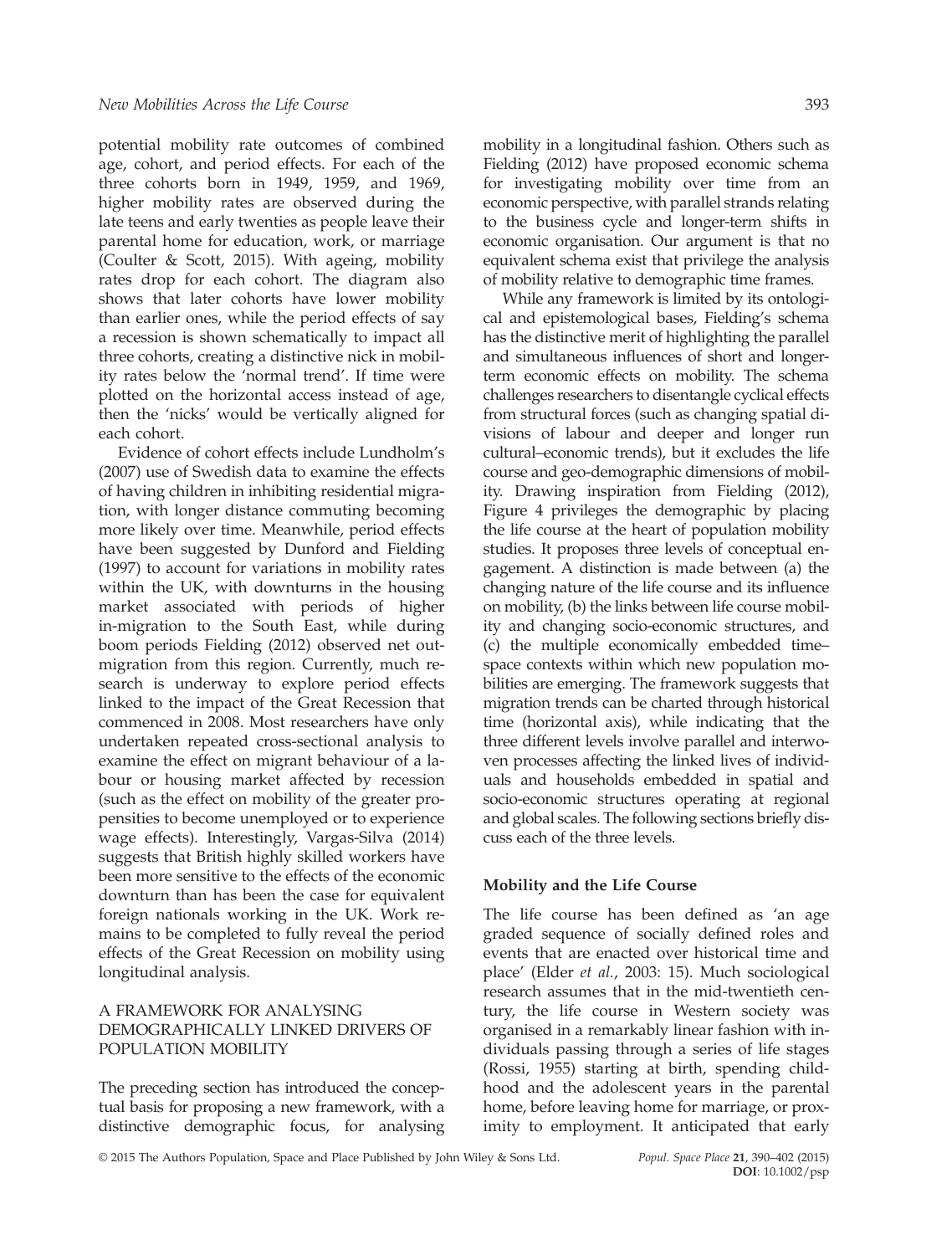

Figure 4. Demographically linked drivers of population mobility.

married life would be followed by the birth of children triggering the likelihood of further residential mobility to find accommodation appropriate to family size. The subsequent departure of these children and retirement from work represented later stages in the life cycle. An extensive literature exists that refines these ideas and proposes the replacement of the lifecycle model with a life course approach (Mulder & Hooimeijer, 1999; Clark et al., 2006).

The seminal contribution of Elder et al. (2003) to life course theory recognises five principles (the lifespan, human agency, time and place, timing, and linked lives) that explore the relation between mobility and the multiple transition in roles (and sometime reversals) that occur across the life course. We choose to discuss each of the principles in more detail in the succeeding text for two reasons. Firstly, Elder et al. (2003) gave surprisingly little attention to the mobility dimensions of the life course, and secondly, we stress these principles because they underpin fundamental demographic research issues that need to be evaluated with a stronger evidence base. We illustrate in the succeeding texts some migration and mobility questions that arise from thinking about each of the principles.

Rising life expectancy, in lengthening the lifespan, has not only introduced more years in the latter part of the life course for residential relocations to take place in relation to people's

leisure desires, as well as moves associated with adjustments to the vulnerabilities of the ageing body, but it has also led to questions about the role of migration and other mobilities in maintaining links between the generations across the extended lifespan (Lundholm & Malmberg, 2009). Elder et al. (2003) also consider the lifespan in terms of personal developmental issues, emphasising that development does not end at age 18 years, and calling for research on the importance of different geographical contexts on an individual's development. By implication, they point to the interesting research question of whether migration between different environments impacts on well-being and longevity, thus, positioning migration as a causal force in demographic change and not, as is usually argued, a response to life course change. To some extent, researchers (Boyle et al., 2002; Halliday & Kimmitt, 2008) have begun to explore differences in the physical and emotional well-being of migrants and non-migrants, but much remains to be carried out in fully developing an understanding of the role of migration in the uneven 'accumulation of experiences, resources and vulnerabilities' (Bailey, 2009: 411) across the life course (Stockdale & Catney, 2014).

In terms of human agency, Elder et al. (2003: 11) point to the idea that 'individuals construct their own life course'. This has been applied within some areas of sociology (e.g. the sociology of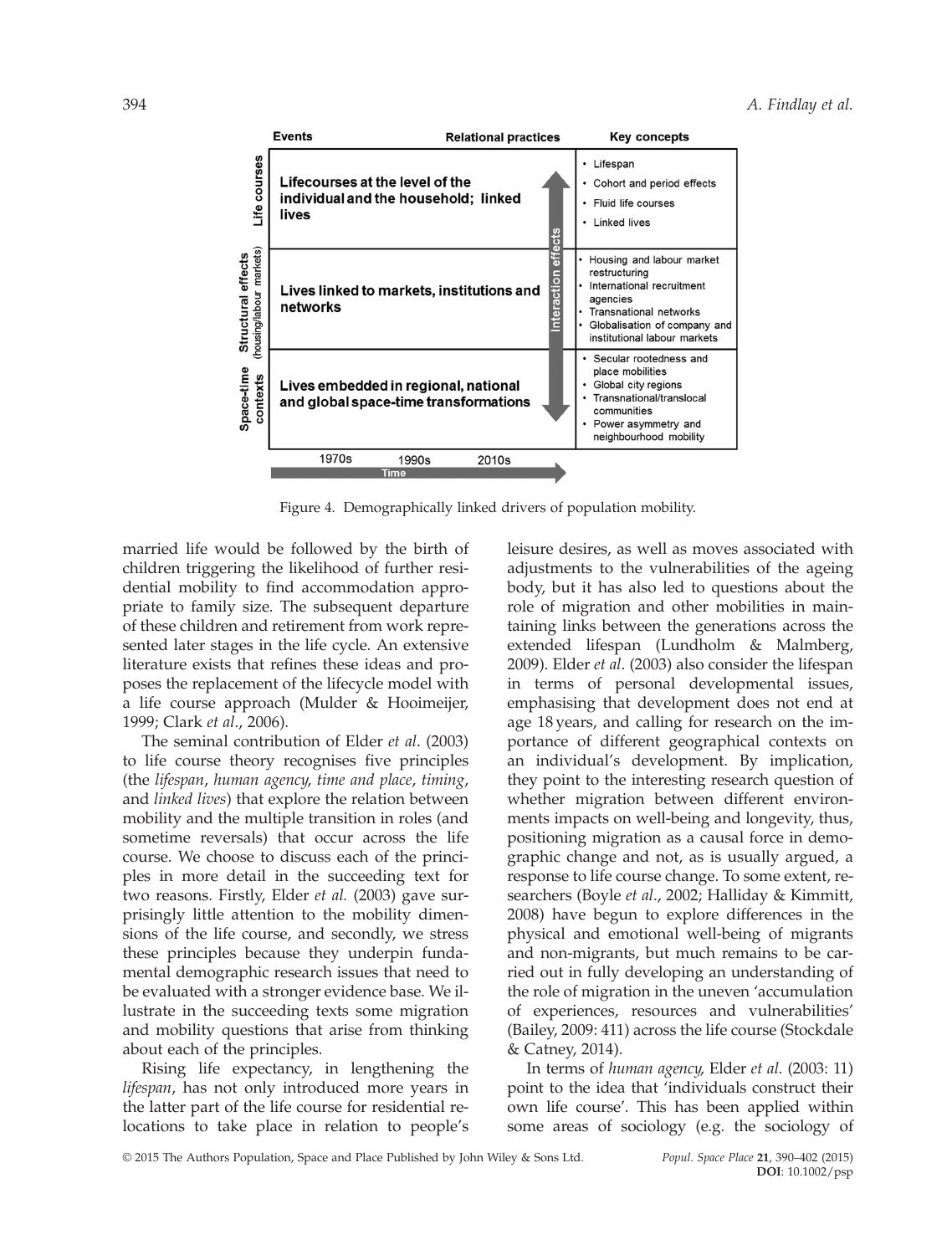youth) in the form of the concept of choice biography, which has its genesis in the work of the luminary Ulrich Beck (1992). In this approach, there is a distinction made between normal and choice biographies (Denzin, 1989). Normal biographies refer to the linear, and relatively predictable, move through the life course (e.g. from youth to adulthood), which was seen to have characterised most of the trajectories of those born in the baby boom. In contrast, choice biographies are seen to emerge in contemporary societies as more of the individual's biography becomes open to 'choice' and is therefore in need of being constructed personally (Woodman, 2009).

The relative significance of human agency in migration is a matter that has been debated to some extent relative to ideas about structuration (Halfacree, 1995), but the availability of rich new longitudinal datasets opens the prospect of evaluating more fully than ever before the determining influence of the neighbourhoods within which people live on their subsequent migrations and life trajectories, as opposed to the effects of human agency within the 'structuration engines' (Coulter et al., 2013) of residential mobility or career migration.

Because time and place is a principle addressed directly in Figure 4 in terms of how the life course is embedded historically and geographically, we do not discuss this further here, but turn to the principle of timing. The most obvious significance of the second demographic transition (van de Kaa, 2004) for the study of migration has been that it has changed the timing and nature of mobility in relation to transitions from one household state to another. Longitudinal data present the opportunity to discover whether the changing meanings of home, family, pregnancy, and parenthood relative to residential mobility produce different outcomes in the later life course. Moreover, researchers have recognised that it is not just the timing of migration in relation to life course transitions that matters but also the sequencing, and that a change in sequencing fundamentally affects the meaning of a particular migration move. There is potential to explore this further through using biographical methods to elicit deeper understandings of the multiple meanings of mobility (Beck, 1992; Findlay & Li, 2007).

Explanation of the decision of whether or not to migrate has involved analysis of linked lives

(Bailey, 2009). This has focused attention on how people within a household negotiate from different age, gender, and class positions the relative desirability of residential migration. Coulter et al. (2013) provide an extensive literature review of the implications of this for researching residential mobility and this ground is not rehearsed again here.

Others have looked at the effects of the spatial mismatch between where people live and where jobs are available and have shown how neoclassical labour economics has had to be adapted to explain which individuals (in terms of age, gender, marital status, and family composition) are likely to move to enter the labour market or for later career advancement within a national labour market (van Ham, 2002). Moreover, in parallel with the shift from the assumptions of the traditional household with a single male wageearner to households with multiple earners and complex multiple labour market links, it has been increasingly recognised how complicated are the decisions about household relocation following opportunities for career progression for the highest earning household member (Raghuram, 2004).

Not only are decisions about labour-marketmotivated mobility negotiated between the linked lives of household members, but they are also structured by the decisions of significant actors such as employers and recruitment agencies. At the level of links to the employer and labour market, Scott (2013) has observed how an employer-led perspective on labour migration has helped to deepen the understanding of the significance of sectoral specialisation and the intensification of production (Rogaly, 2008). Others have explored the link between international labour migration and the life course. For example, Trevena et al. (2013) in researching the internal mobility of Polish migrants in the UK have found, perhaps not surprisingly, that those without children are more mobile than those with children (especially in school). Moreover, Trevena et al. (2013) show how the likelihood of internal migration by international migrants declines over time as a result of the achievement of a transition to secure jobs and longer-term stable accommodation. In spite of these examples, life course theory concepts (such as roles, transitions, trajectories, and turning points) remain to be fully applied in many areas of migration research.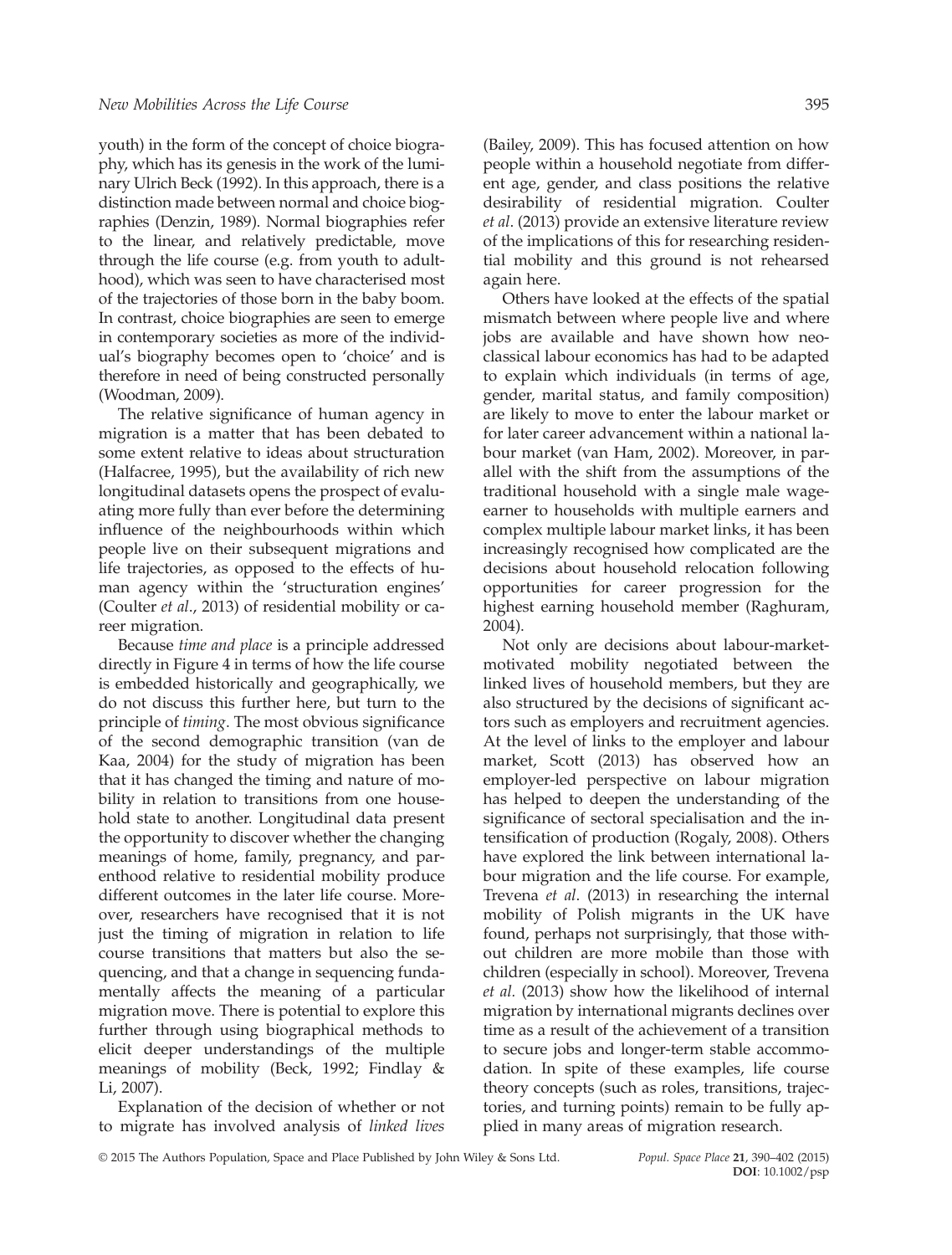In summarising this level of engagement, we have mapped a shift from researchers analysing a single migration event, to adopting life course theory to explore the fluidity of modern day mobility trajectories. Moreover, the possibility of studying linked lives has ushered in an era when migration researchers can operationalise in a new way the relational nature of migration and its association with a range of social practices.

## Migration and Structural Change

Mobile lives are linked not only to increasingly fluid life courses, but they are also associated with work, study, and residential behaviour with other socio-economic contexts that are driving changes in mobility (Fig. 4). This fluidity of life courses has been accentuated by national and structural changes that have allowed free movements of individuals across certain state boundaries (e.g. within the European Union). Given the tendency to privilege residential migration in the examples chosen in the previous section we focus here on migration linked to temporal changes in the labour market (although other arenas such as student mobility also reflect structural influences such as the globalisation of higher education; Brooks & Waters, 2011).

An important starting point in analysing how migration may evolve in relation to labour market change is the observation that in most Western societies, there is not a single integrated labour market but many sub-markets 'hierarchically structured by location and by class, gender, ethnicity and age' (Fielding, 2012: 98). For example, Scott (2013) notes how sectoral differences in sub-markets produce uneven geographies of employment for low-wage international labour, while Giulietti et al. (2013) have analysed whether methods of employment search (in particular, finding jobs through links to local social networks) vary between migrant groups and domestic labour.

Turning to the issue of labour market change over time, the period effect of short-run boom and bust cycles on labour mobility can now be analysed longitudinally. Within neo-classical economics, it has been hypothesised that during an upturn in the economy, the increase in investment produced by rising demand for labour will result in greater opportunities for labour mobility (including international migration) with the

inverse effect during recessionary times. The reality of segmented hierarchically structured labour markets was more complex in terms of the trends observed in internal and international migration (Papademetriou et al., 2009; Findlay et al., 2010). With national economies experiencing business cycles in different ways because of the distinctive nature and positioning of their economic geographies within the global economy, and with the timing of boom and bust being geographically specific, the consequence of the Great Recession has been the production of a diverse set of migration flows, some back to locations of origin and others onward to other international labour markets (Jeffery & Murison, 2011).

While most research on migration and the business cycle has focused on the demand for migrants in relation to national economic trends, it is equally important to recognise the importance of labour markets operating at other scales. For example, the importance of specific labour market shocks is commonly observed in terms of sudden increases in unemployment rates and the impact this has on migration duration and return decisions (Bijwaard et al., 2014). Also, individual migrants may be linked to short-run oscillations in demand by the processes operating within the internal labour markets of transnational companies as they shift their staff from place to place in relation to changing economic circumstances. Others note the changing significance across the business cycle of sourcing migrants through the operation of gangmasters and international recruitment agencies (Findlay & McCollum, 2013; McGhee et al., 2013).

The wider economic restructuring of employment from a regional sectoral division of labour to a new spatial international division of labour has had huge effects in producing the patterning of both internal and transnational migrants observed in the modern world. Once again our purpose here is not to rehearse debates that have been the subject of many journal papers describing the shift from mass migration for an era of Fordist mass production (Castles, 2010; Skeldon, 2012) to the new mobilities that were to follow. These emerged on the one hand from the globalisation of production involving the planned transnational separation of labour tasks, and on the other, the expansion and deepening of new political– economic blocks such as the European Union that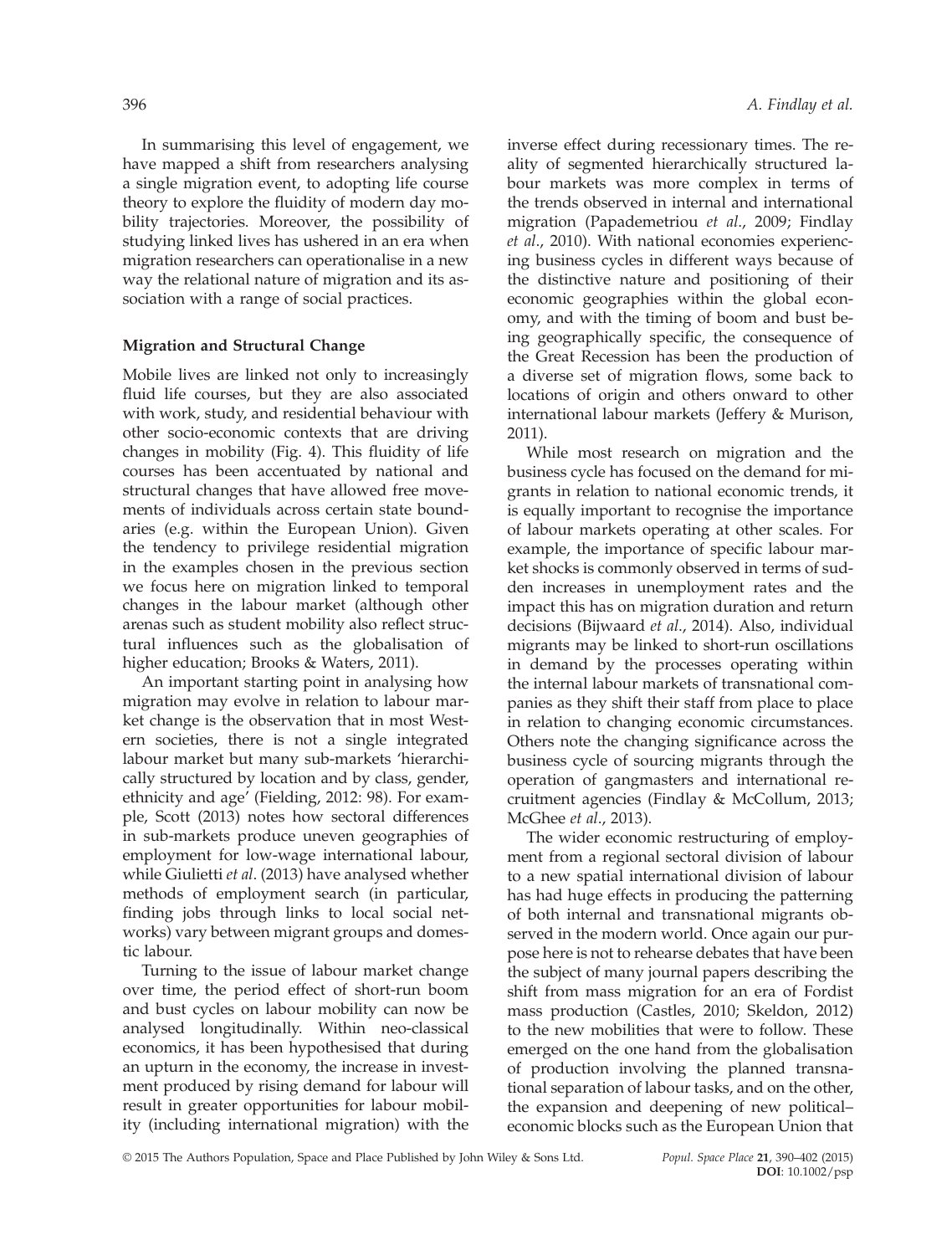were to enshrine the right of freedom of movement of labour between member states (King, 2002; McGhee et al., 2013). The consequences of these new mass migrations for the families of those involved both at origin and destination have been profound. As Trevena et al. (2013) have shown, the dislocation has often involved multiple moves not only between countries but within countries as migrants adjust to local labour and housing market opportunities.

Recent socio-economic restructuring has therefore resulted in many new mobilities (in some cases hyper-mobilities) especially amongst younger cohorts of the population (Favell, 2009). At the same time as facilitating significant flows of labour within economic blocs such as the European Union, international political groupings have also added to the efforts of nation states to regulate (often to severely restrict) legal labour immigration from other destinations (such as from the majority world of less wealthy nations). Some would argue that these efforts have done little more than to produce flows of illegal migration (Anderson & Ruhs, 2010) and to distort migration flows by encouraging those motivated to move to enter Western democracies by other channels (such as asylum).

Fielding (2012) recognises a deeper and longer run level of cultural and economic changes that also impacts on migration over the long run. He points, for example, to the slow decline of the West with the end of the empire and the decline of the West's economic dominance of transnational trade and global production systems (Held & McGrew, 2007). In place of traditional expatriates, there is the emergence of the new capitalist class (Sklair, 2001). In parallel, he notes the rise of the East and of the BRIC (Brazil, Russia, India, and China) economies and the effect of their increasing economic and demographic power in reshaping flows not only at a global scale but in relation to the flow of an international service class in and out of global cities (including those located in Western economies).

### Space–Time Contexts

The third principle of Elder et al. (2003) was defined as 'the principle of time and place'. They noted that the 'lifecourse of individuals is

embedded and shaped by the historical times and places they experience over their lifetime' (Elder et al., 2003: 12). Given the prominence given to place with their schema, it is surprising to find that other prominent accounts of life course perspectives omit the place and space dimension altogether and indeed give little attention to migration across the life course. The well-known text on the lifecourse by Hutchison (2010), reports on the work of Elder et al. (2003) but reduces the analysis to four principles, excluding space and place from her conceptualisation. By contrast, Figure 4 locates the life course relative to historically specific socio-economic structures (second level), as well as the spatially embedded nature of the life course (third level). This third layer is important because not only does it recognise that mobility across the life course is relational (relative to power relations within the linked lives of the household) and the historical location of migration relative to the key socio-economic and cultural phases impacting on any given lifespan (level 2), but that it is relationally relative to geographical understandings of space (Bailey, 2005). Thus, space needs to be considered as an active context rather than a passive property associated with mobilities across the life course. Not only have the space–time contexts of mobilities been transformed by processes of time–space convergence, time–space compression, and distanciation, but the interpretation of mobilities needs to be read through a relational understanding of the uneven meanings of mobility reported by different actors and in different places. Moreover, researchers engaging in studies of the space–time contexts of new mobilities need to recognise their roles in the co-construction of the societies and spaces (Little, 2014) that they are studying.

A few examples serve to illustrate the significance of this third level of engagement. Even if space were understood to be a passive force, with geographical boundaries being no more than defining lines around the empty containers of the spatial dimension of society, there would still be worth in undertaking a comparative analysis of population change in general and migration in particular. This would highlight, for example, how differences between states in the way that resources are distributed, and in the way that society is governed, influence demographic events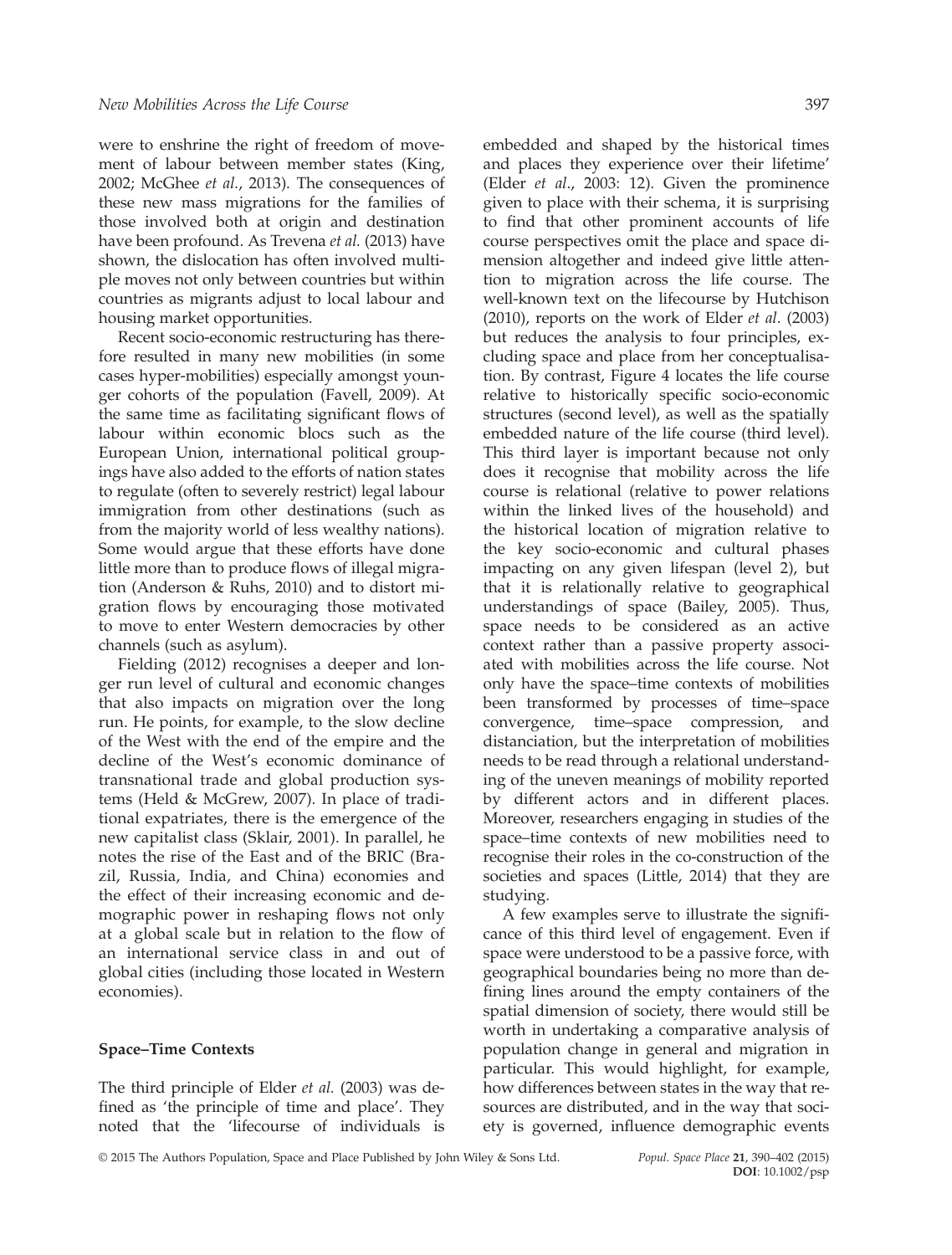and processes. One would expect to find significant contrasts, for example, between the frequency and nature of population mobility in countries such as the UK, Sweden, and the Netherlands simply because of the distinctive ways that these countries have constituted the relations between the family, the welfare state, and the economy. Indeed, the skill type of a migrant is affected not only by immigration laws but also by the generosity of the welfare state (Razin & Wahba, 2015). A major challenge in undertaking this comparative type of research remains. This is the very different basis in which movement data are defined and collected in each country (Bell et al., 2015).

Most researchers would recognise that space is not passive, but active. Population movements are embedded in a spatial context that is constantly changing and doing so unevenly. For example, improved travel technologies have continued to change the threshold defining the break point between residential migration and commuting opportunities (Lundholm, 2007), thus redefining the desirability of residential migration relative to other mobilities. This change has not happened evenly across space with greater investment in improved transportation in large urban centres and in core economic regions, with rural and peripheral areas being less favoured. Over time, electronic media and the world wide web have also enabled new virtual mobilities to substitute for some physical moves (Verne, 2014), but once again these changes have transformed certain more economically favoured places in Western societies more rapidly than less connected parts of the majority world. Even within the favoured locations that are best served by telecommunications, access has been uneven with a digital divide emerging in many Western societies (with the elderly and the less well-off falling on the wrong side of this divide). It is in this context that hypotheses such as the idea that secular society is increasingly rooted (Cooke, 2011) needs to be explored, because not all members of society have the same opportunities to fulfil their mobility and immobility desires. Simultaneously, the redefining of social roles (e.g. in relation to gender and parenting, or ageing and intergenerational care relationships) within the close and extended family have changed the timing and significance of mobility–life course relationships, but they have carried out so

unevenly between social groups and between different communities (Stockdale & Catney, 2014). In summary, space has not only been an active force in shaping mobility–life course relationships simply because society is spatially constituted, but it has also been the arena through which the asymmetries of power relations have been played out (in terms of the structuring influence of gender, class, and race).

The intersectionality of gender, race, and class in relation to mobility merit wider review, but within the scope of this paper it is only possible to note, for example, that research now confirms that in the UK the mobility of ethnic groups has changed significantly over time in relation to their positioning in housing and labour markets (Finney & Simpson, 2009; Finney, 2011). A key question remains as to how powerful residential neighbourhoods are in shaping people's life opportunities, and consequently the importance of neighbourhoods in determining the likelihood and destinations of moves in the housing and labour markets (van Ham et al., 2013). Changing scale, similar questions might be asked of the role of inter-regional migration in enhancing social mobility (and inversely of immobility in hampering opportunities for self improvement). While the so-called escalator region effect has been noted as significant both in the UK and Sweden in relation to in-migration to their capital cities in accounting for regional differences in upward occupational mobility (Fischer & Malmberg, 2001; van Ham et al., 2012), work remains to be carried out to identify whether similar spatial effects can be identified for metropolitan centres at lower levels in the urban hierarchy (Champion & Shuttleworth, 2014; Champion et al., 2014) and to establish the effect of interactions between international and internal migration in relation to this effect.

Power asymmetries are perhaps nowhere as evident as in the spatial context of the global city. Spatial analysis of ethnic niches in the labour markets of global cities have been re-theorised as part of a new 'migrant division of labour' (May *et al., 2007; Wills et al., 2010)*. In the landmark study of London by Wills et al. (2010), the gendered, ethnic, and class dimensions of this are recognised, but research on the 'relational lives' of the migrants remains limited, and this is true both relative to the other parts of the world from which the migrants have come and also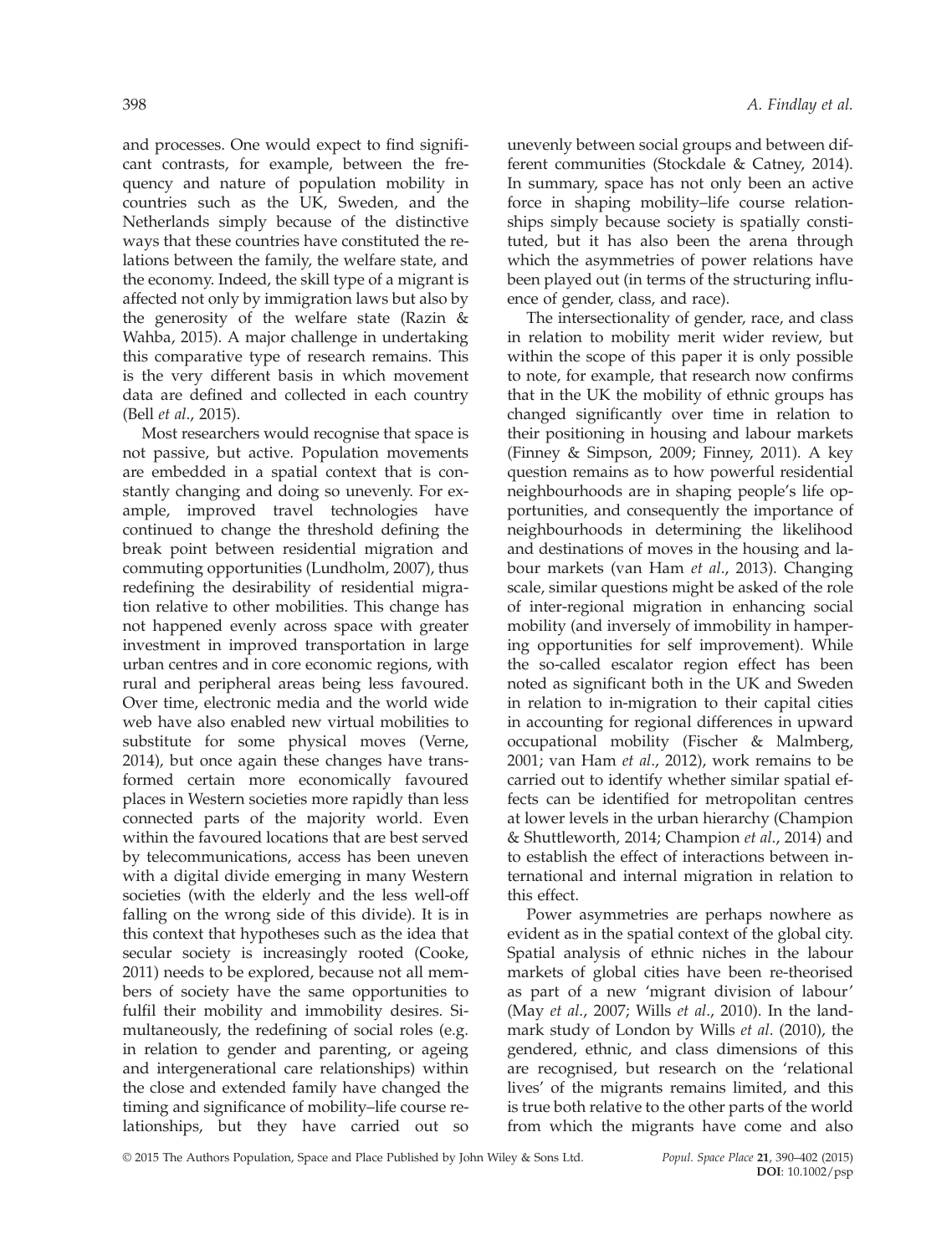relative to mobilities of the host population served by the migrants. If research on mobility in relation to the power asymmetries evident in the global city provides a large canvas for future research (Walsh, 2014), even more remains to be carried out on topics such as transnational localism and transnational ruralism as key dimensions in understanding the place-based nature of the meanings given to mobility.

## DISCUSSION AND CONCLUSIONS

The main purpose of this paper was to establish a new conceptual framework for the analysis of population mobility across the life course, in order to deepen the geographical understanding of the significance of demographic processes such as the second demographic transition. It has been argued that longitudinal analysis of demographic concepts (such as age, cohort, and period effects) reveals the increasing fluidity of life courses. These in turn are both made possible by, and also produce, new mobilities (both locally and internationally). It has also been noted that the sociospatial contexts of people's lives affect the timing, frequency, and meanings associated with mobility and it is in this context that many of the papers on the topic published in Population, Space and Place (including those in this Special Issue of the journal) contribute to significantly advancing this field of study. Mobility is therefore better conceptualised not only when longitudinal associations with mobility are made across the life course, but also across time–space in relation to the structures that govern key social practices.

In the absence of a conceptual framework such as this, it is all too easy for research effort to dissipate and for individual studies of the new mobilities produced by, and producing, population change in Western societies to end up being no more than a few extra case studies scattered across the burgeoning academic literature on the topic. By contrast, acceptance of the three-level schema (Fig. 4) points to:

(a) the need to recognise the importance of holding simultaneously in view life course moves and other time-linked drivers of mobility ranging from short-run cyclical economic processes to medium-term economic

restructuring, to longer-term shifts in cultural/economic values,

- (b) the value in recognising how events and processes operating in one arena (e.g. increasingly fluid life courses) interface with other drivers of change (e.g. hypothesised tendencies towards increased secular rootedness), and
- (c) the desirability of considering the forces responsible for producing changes in migration trajectories in different locations (e.g. crossnational comparisons), where space and place are interpreted as having ontological significance and are not treated purely as 'containers' within which demographic processes unfold.

The conceptual framework proposed in this paper leads to a range of specific research questions as outlined below. The list of six questions is not intended to be a comprehensive one. Instead, the questions are illustrative of how key ideas reported in Figure 4 could be evidenced:

- (1) Fluid life courses: Is there evidence that destandardisation of the life course has affected the timing and frequency of residential mobility? To what extent has destandardisation of the life course affected the timing and frequency of longer distance labour market moves, and to what extent have increased opportunities for transnational mobility operated in the opposite direction in complicating life course trajectories?
- (2) Linked lives: From the perspective of data that now reveals something of the relationship between mobility and linked lives, can a more nuanced understanding of the drivers and consequences of migration be achieved? For example, in dual earner households moving between regions, what have been the consequences over time in terms of changes in the financial and emotional well-being of each adult member of the household?
- (3) Lives linked to markets, institutions, and networks: What has been the relative importance of short, medium, and longer-term structural processes in affecting overall levels of mobility for different cohorts and types of individuals in different locations? Why do some international migrants settle, while others move on or return to their countries of origin? What have been the uneven experiences of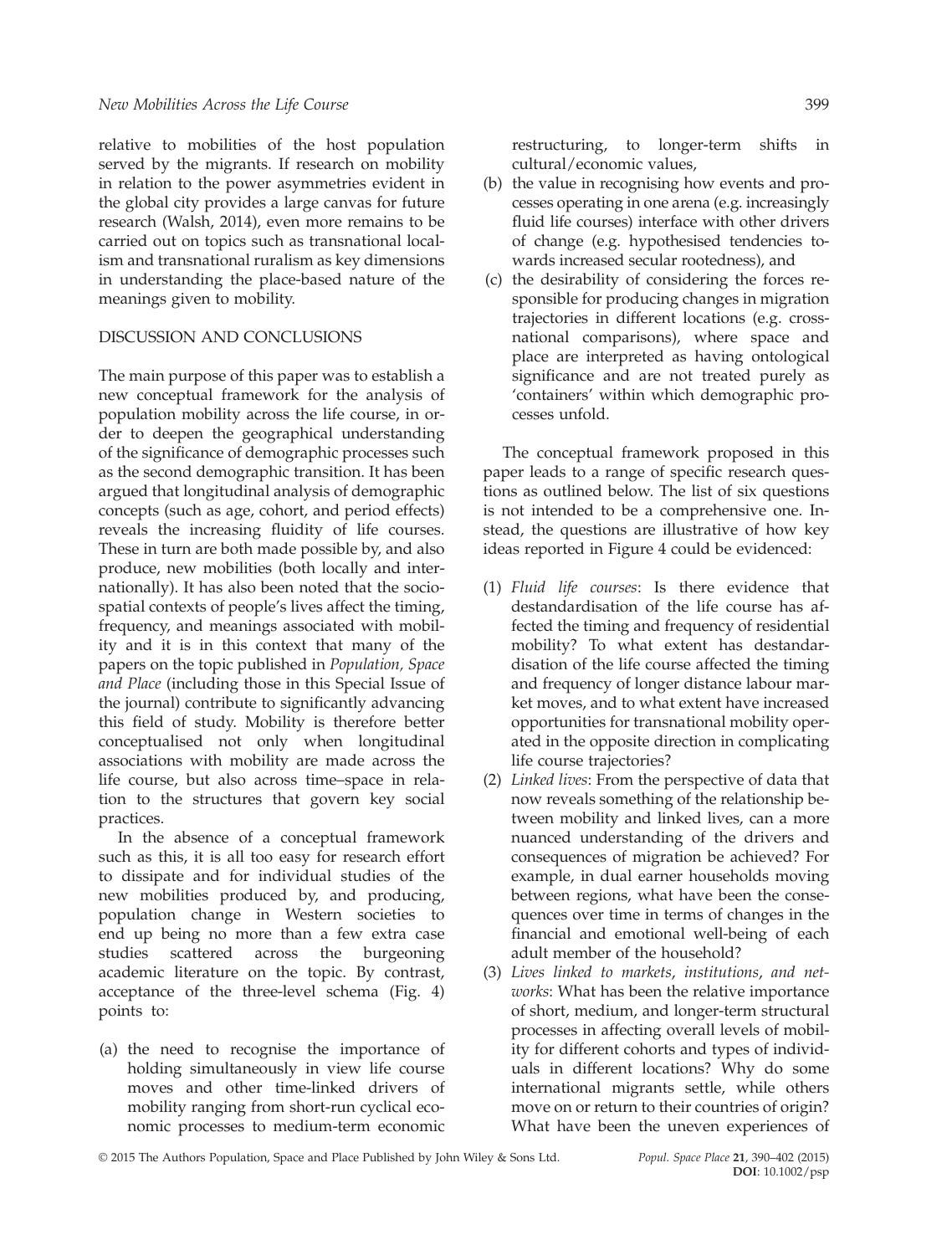different migrant groups during the recession (in global cities such as London compared with other economic spaces) and to what extent have experiences been shaped by local and national institutions?

- (4) Links to employers and to providers of migrants rights: Recognising the asymmetry of power relations, how have the interests of key actors such as employers (both large and small) and insurers in mobile workers changed over time? How can the differences in approach to worker mobility and social rights between states be understood (e.g. in relation to contrasting pension and production regimes) and how do these impact on the policy environment?
- (5) Mobility and time–space transformations: Has the changing nature of the time–space arena resulted in changes in the timing and meanings of new mobility patterns (e.g. for those entrained in complex, oscillating, and itinerant mobility paths such as Polish migrant and non-migrant families in sending and receiving areas)? Is there evidence from longitudinal data of increasing unevenness in secular rootedness/mobility?
- (6) Embedded lives: What can be learned from a comparative approach that poses the same set of migration-related propositions (e.g. in relation to migrant rights or student mobilities) in several different European countries? In parallel, is it possible to advance longitudinal methods seeking to compare population mobilities over time?

There are many research challenges involved in trying to address these and other questions. There is a need to avoid creating new false binaries as a result of adopting the framework. There is also a need for vigilance to avoid reifying the constructs that are privileged in our research, if we are not simply to end up advocating some new totalising discourse in place of the work that has gone before. These and other challenges should not, however, be an excuse for retreating to an indulgent engagement with small questions that can be answered from the data feast that faces us. Instead, this is a moment of opportunity to make our research count by seeking as researchers committed to demography to advancing the conceptual understanding of the new mobilities evident in contemporary Western

society using a multi-disciplinary approach and a longitudinal perspective.

## ACKNOWLEDGEMENT

This paper not only serves as the introduction to a virtual issue of Population, Space and Place, but it owes its origins to a series of roundtable discussions by the 'New Mobilities' strand of ESRC's Centre for Population Change. The strand is led from St Andrews by Allan Findlay and from Southampton by Jackie Wahba and Derek McGhee. We are very grateful for the comments on an earlier draft of this paper of the members of the group including Paul Bridgen, Gunnar Malmberg, Traute Meyer, Helen Packwood, and Maarten van Ham.

#### REFERENCES

- Adey P. 2006. If mobility is everything then it is nothing: towards a relational politics of (im)mobilities. Mobilities 1: 75–94.
- Adey P. 2010. Mobility. Routledge: London.
- Anderson B, Ruhs M. 2010. The origins and functions of illegality in the migrant labour market. Population, Space and Place 16: 195-211.
- Bailey A. 2005. Making Population Geography. Routledge: London.
- Bailey A. 2009. Population geography: lifecourse matters. Progress in Human Geography 33: 407–418.
- Baltagi B. 2008. Econometric Analysis of Panel Data. Vol 1. John Wiley & Sons: Hoboken, NJ.
- Beck U. 1992. Risk Society: Towards a New Modernity. Sage: London.
- Bell M, Charles-Edwards E, Kupiszewska D, Kupiszewski M, Stillwell J, Zhu Y. 2015. Internal migration data around the world. Population, Space and Place 21(1): 1–17.
- Berthoud R, Gershuny J. 2000. Seven Years in the Lives of British Families: Evidence on the Dynamics of Social Change from the British Household Panel Survey. Policy Press: Bristol.
- Bijwaard G, Schluter C, Wahba J. 2014. The impact of labour market dynamics on the return-migration of immigrants. Review of Economics and Statistics. 96(3): 483–494.
- Blossfeld H, Mills M. 2001. A causal approach to interrelated family events. Canadian Studies in Population 28: 409–437.
- Blossfeld H, Golsch K, Rohwer G. 2012. Event History Analysis with Stata. Psychology Press: Abingdon.
- Boyle P, Norman P, Rees P. 2002. Does migration exaggerate the relationship between deprivation and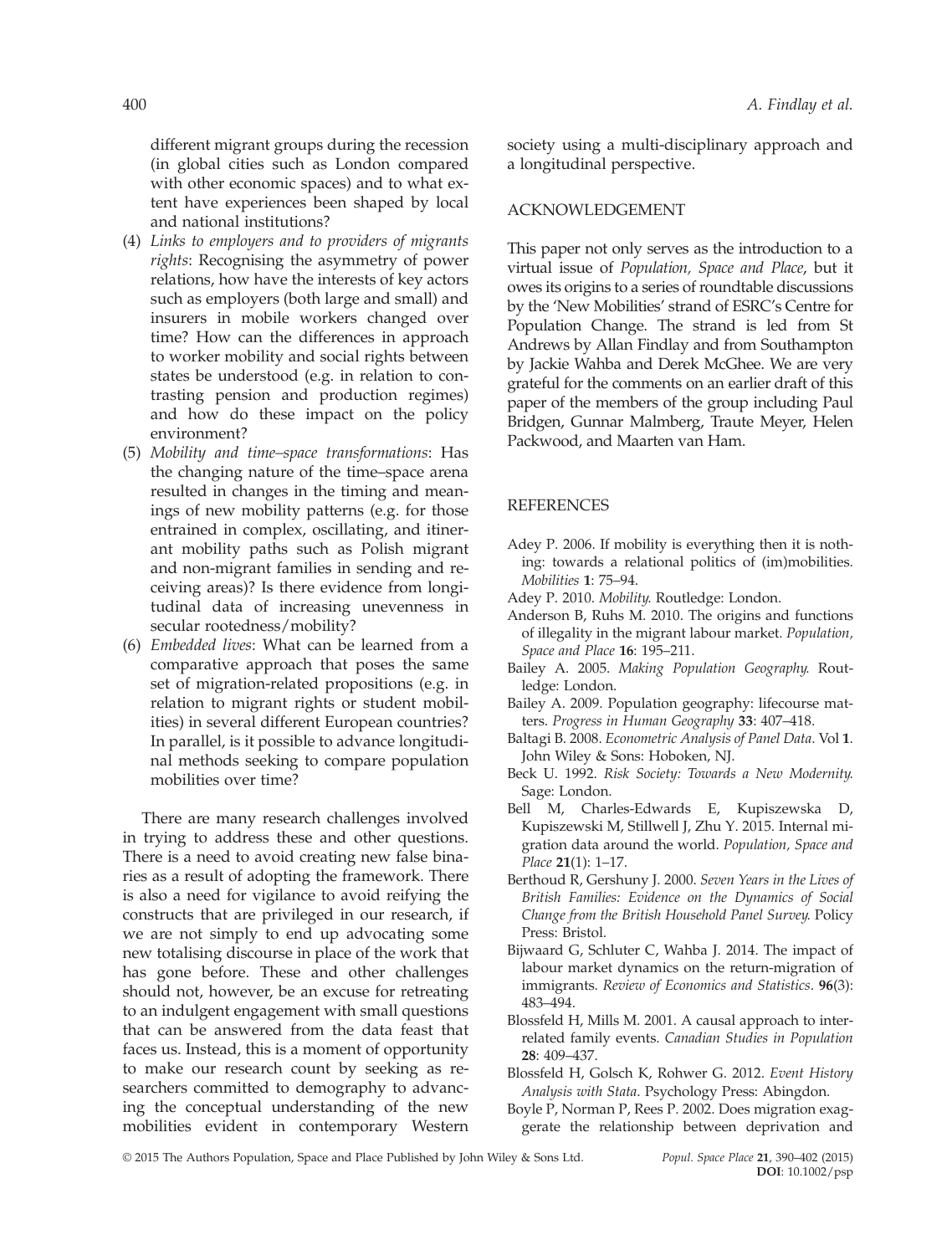limiting long-term illness? A Scottish analysis. Social Science & Medicine 55(1): 21–31.

- Boyle P, Feng Z, Gayle V. 2009. A new look at family migration and women's employment status. Journal of Marriage and Family 71(2): 417–431.
- Brooks R, Waters J. 2011. Student Mobilities, Migration and the Internationalization of Higher Education. Palgrave Macmillan: Basingstoke.
- Buck N, McFall S. 2011. Understanding society: design overview. Longitudinal and Life Course Studies 3(1): 5–17.
- Castles S. 2010. Understanding global migration: a social transformation perspective. Journal of Ethnic and Migration Studies 36(10): 1565–1586.
- Champion T, Shuttleworth I. 2014. Are we becoming more migratory? An analysis of internal migration 1971–2011. Presentation at the UK LS Census Linkage Launch Event, March.
- Champion T, Coombes M, Gordon I. 2014. How far do England's second-order cities emulate London as human-capital 'escalators'? Population, Space and Place 20: 421–433.
- Clark WAV, Deurloo M, Dieleman F. 2006. Residential mobility and neighbourhood outcomes. Housing Studies 21: 323–342.
- Cooke TJ. 2011. It is not just the economy: declining migration and the rise of secular rootedness. Population, Space and Place 17(3): 193-203.
- Coulter R, Scott J. 2015. What motivates residential migration? Population, Space and Place. DOI: 10.1002/psp.1863
- Coulter R, van Ham M, Feijten P. 2012. Partner (dis) agreement on moving desires and the subsequent moving behaviour of couples. Population, Space and Place 18: 16–30.
- Coulter R, van Ham M, Findlay A. 2013. New directions in residential mobility research. IZA Working Paper 7525.
- Cresswell T. 2012. Mobilities II still. Progress in Human Geography 36(5): 645–653.
- Denzin N. 1989. Interpretive Biography. Sage: London.
- Dunford M, Fielding A. 1997. Greater London, the South-East region and the wider Britain. In People, Jobs and Mobility in the New Europe: Metropolitan Polarisation, Uneven Development and Inter-Regional Migration, Bloetsvogel H, et al. (eds). Wiley: Chichester; 247–276.
- Elder GH, Johnson MK, Crosnoe R. 2003. The emergence and development of life course theory. In Handbook of the Life Course, Mortimer JT, Shanahan MJ (eds). Kluwer Academic/Plenum Publishers: New York; 3–19.
- Favell A. 2009. Eurostars and Eurocities. Blackwell: Oxford.
- Feijten P. 2005. Life Events and the Household Career. Eburon: Delft.
- Feijten P, Mulder C. 2002. The timing of household events and housing events. Housing Studies 17: 773–792.
- Feijten P, van Ham M. 2013. The consequences of divorce and splitting up for spatial mobility in the UK. Comparative Population Studies 38(2): 405–432.
- Fielding T. 2012 Migration in Britain: Paradoxes of the Present, Prospects for the Future. Edward Elgar: Cheltenham.
- Findlay A, McCollum D. 2013. Recruitment and employment regimes: migrant labour channels in the UK's rural agribusiness sector, from accession to recession. Journal of Rural Studies 30: 10–19.
- Findlay A, Wahba J. 2013. Migration and demographic change. Population, Space and Place 19: 651–656.
- Findlay A, Geddes A, McCollum D. 2010. International migration and recession. Scottish Geographical Journal 126(4): 299–320.
- Findlay A, Li FLN. 2007. An auto-biographical approach to understanding migration. Area 29: 34–44.
- Finney N. 2011. Understanding ethnic differences in the migration of young adults within Britain from a lifecourse perspective. Transactions of the Institute of British Geographers 36(3): 455–470.
- Finney N, Simpson L. 2009. 'Sleepwalking to Segregation'?: Challenging Myths About Race and Migration. Policy Press: Bristol
- Fischer P, Malmberg G. 2001. Settled people don't move. Population, Space and Place 7: 357–371.
- Giulietti C, Guzi M, Kahanec M, Zimmermann KF. 2013. Unemployment benefits and immigration: evidence from the EU. International Journal of Manpower 34(1): 24–38.
- Halfacree KH. 1995. Household migration and the structuration of patriarchy: evidence from the USA. Progress in Human Geography 19: 159–182.
- Halliday TJ, Kimmitt MC. 2008. Selective migration and health in the USA, 1984–93. Population Studies 62(3): 321–334.
- Held D, McGrew, AG. 2007. Globalization/Anti-Globalization. Polity: Cambridge.
- Holdsworth C. 2013. Family and Intimate Mobilities. Palgrave Macmillan: Harmondsworth.
- Hutchison ED. 2010. Dimensions of Human Behavior: The Changing Life Course. Sage: London.
- Jeffery L, Murison J 2011. The temporal, social, spatial, and legal dimensions of return and onward migration. Population, Space and Place 17: 131–139
- Killick D. 2012. Seeing-ourselves-as-in-the-world. Journal of Studies of International Education 16: 372–389.
- King R. 2002. Towards a new map of European migration. International Journal of Population Geography 8(2): 89–106.
- King R, Cela E, Fokkema T, Vulnetari J. 2014. The migration and well-being of the zero generation. Population, Space and Place 20: 728–738.
- Law J. 2004. After Method. Routledge: London.